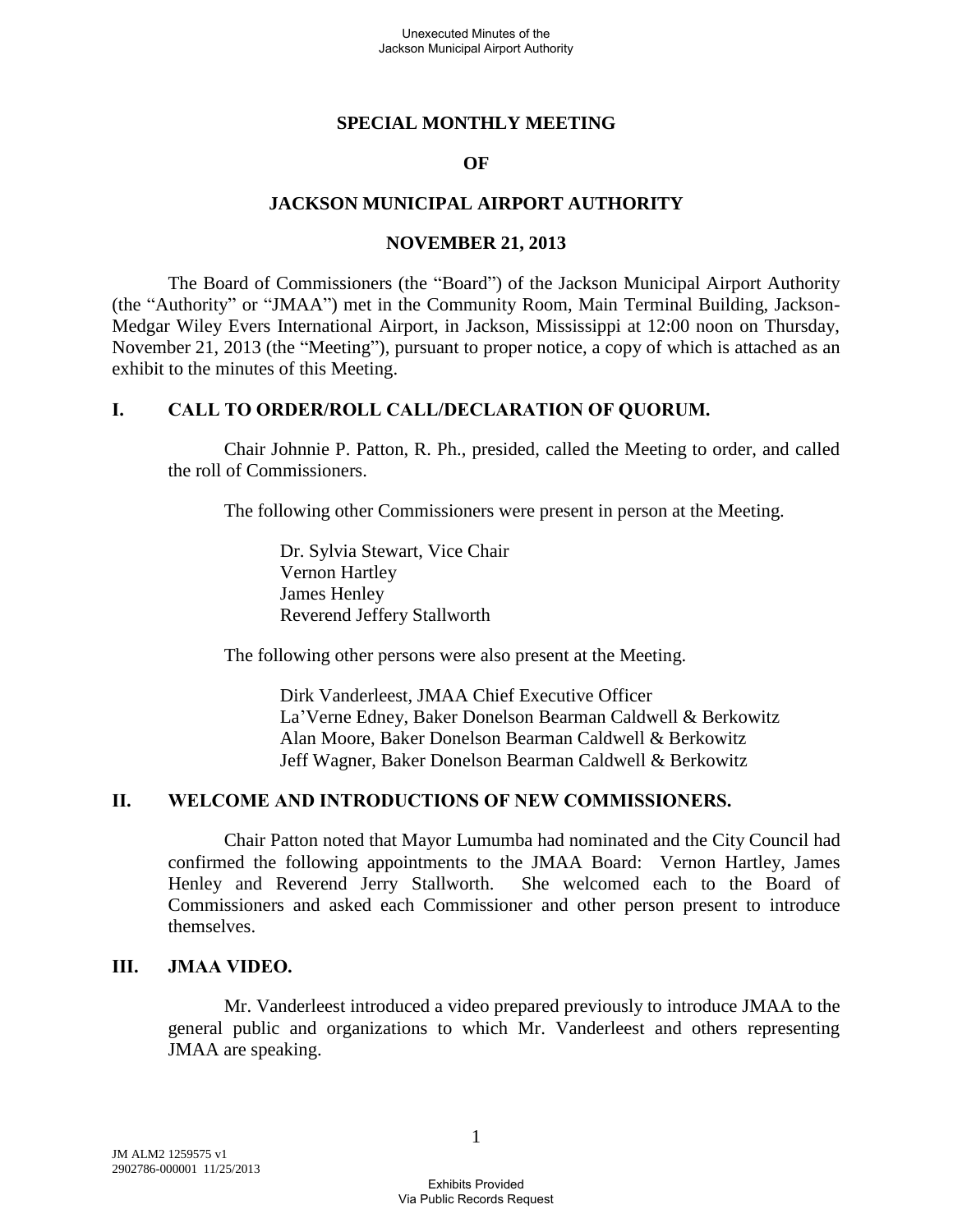## **IV. LUNCH.**

The Board took a brief break for lunch, and continued with the agenda.

#### **V. PRESENTATION OF BOARD ORIENTATION MANUAL.**

Mr. Vanderleest asked Mr. Moore to distribute and discuss the Orientation and Policy Manual for Commissioners (the "Board Manual").

Mr. Moore distributed a copy of the Board Manual to each Commissioner and Mr. Vanderleest, and then led a general discussion of the Table of Contents for the Board Manual. A copy of the Board Manual is attached as an exhibit to the minutes of this Meeting.

During discussion, Mr. Moore cited the City of Jackson's requirement that each Commissioner have a fidelity bond in the amount of \$100,000 before discharging his/her duties. The three new Commissioners were given an application for the fidelity bond and asked to complete and return the bond to Mr. Vanderleest, so the applications could be sent to the surety company. Each of the new Commissioners completed the bond application and gave it to Mr. Vanderleest to forward to the surety company.

Mr. Moore said that because the fidelity bonds had not yet been issued, a quorum of the Board was not authorized to discharge their duties at this time, so the Meeting would be for information purposes only with no action to be taken.

At the conclusion of the discussion, the Board agreed to begin the Special Meeting previously scheduled for 12:00 noon on Thursday, December 19, 2013, at 10:00 a.m. on the same date in the same place as previously noticed, in order to provide an opportunity for the Board to ask questions regarding information in the Board Manual and other aspects of the Authority's business. Mr. Moore said that a notice of the new time would be posted and distributed to the Board as required by the Authority's Bylaws.

## **VI. JMAA INFORMATION PACKET**

Mr. Vanderleest then distributed a JMAA Information Packet (the "Information Packet") to each Commissioner and discussed the information in the packet. A sample Information Packet is attached as an exhibit to the minutes of this Meeting.

## **VII. QUESTIONS AND ANSWERS**

Mr. Vanderleest and the Board then engaged in a general discussion and question and answer period regarding JMAA, the schedule for upcoming Board meetings, etc.